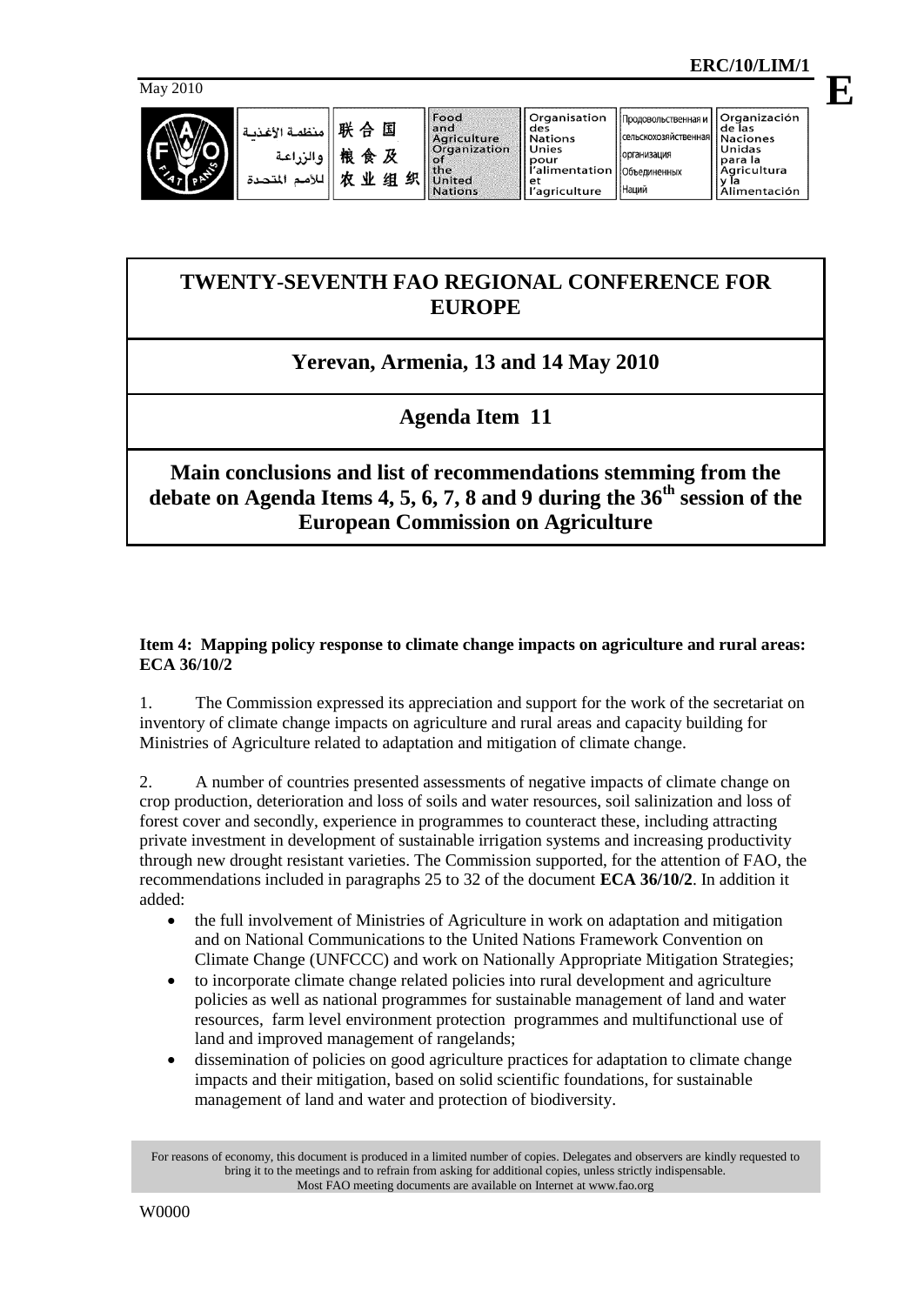#### **Item 5: Challenges of water scarcity in the European and Central Asia region and recommendation for adaptation: ECA/36/10/3**

3. The Commission welcomed this agenda item as water scarcity was a problem that currently many countries in the region face and it was expected to become more severe in relation to climate change. Many countries are already facing serious water management problems that require immediate actions.

4. The Commission acknowledged the strategic approach developed by FAO and supported the technical assistance which has been provided by FAO for the member countries in the region.

5. A number of countries presented assessments of the water scarcity and government responses at national and transboundary levels. It was emphasized that the situation was most critical in the Caucasus and the Central Asian region.

6. The Commission proposed the following recommendations for the attention of the governments:

- develop governance structures taking into account the experiences of some Mediterranean countries as well as initiatives for the rivers Maas, Schelde and Rhine;
- develop regulatory frameworks through multilateral agreements for water management based on river basins and as an integrated approach to preserve the ecosystems;
- promote dry land agricultural practices to improve water productivity and address the problems related to large-scale salinization of irrigated areas;
- policy options and related strategies dealing with water scarcity should be based on the set of solid principles as suggested by the secretariat:
	- base strategies on a clear understanding of the causes of water scarcity;
	- ensure cost-effectiveness with a full assessment of externalities;
	- improve water governance and institutional capacity;
	- adapt response to local conditions;
	- ensure policy alignment between water, agriculture and food security;
	- anticipate change through robust decision-making and adaptive management.

7. The Commission supported for the attention of FAO the recommendations included in paragraphs 47 to 56 of the document **ECA 36/10/3**.

8. The Commission welcomed the establishment of the FAO Water Platform as endorsed by the FAO Programme Committee. It looks forward to the development of an FAO Water Strategy taking into consideration the recommendations of the evaluation of FAO's role in work related to water. Special attention should be given to the needs of the different regions to improve the related activities of the Organization through both better internal coordination and improved cooperation with partners, including International Financing Institutes (IFIs).

#### **Item 6: Improvement of rural livelihoods in Central and Eastern Europe and the CIS through sustainable improvements in livestock production: ECA 36/10/4**

9. The Commission congratulated the secretariat for the excellent paper prepared on this item and the clear and concise format of the recommendations in Annex 1 of ECA 36/10/4.

10. The Commission emphasized the importance of the document's recommendation that sustainable progress in livestock sector development depends largely on integrated approaches, which take into consideration many relevant activities of the whole value chain. In a number of countries the livestock sector continues to be the main income source of a considerable proportion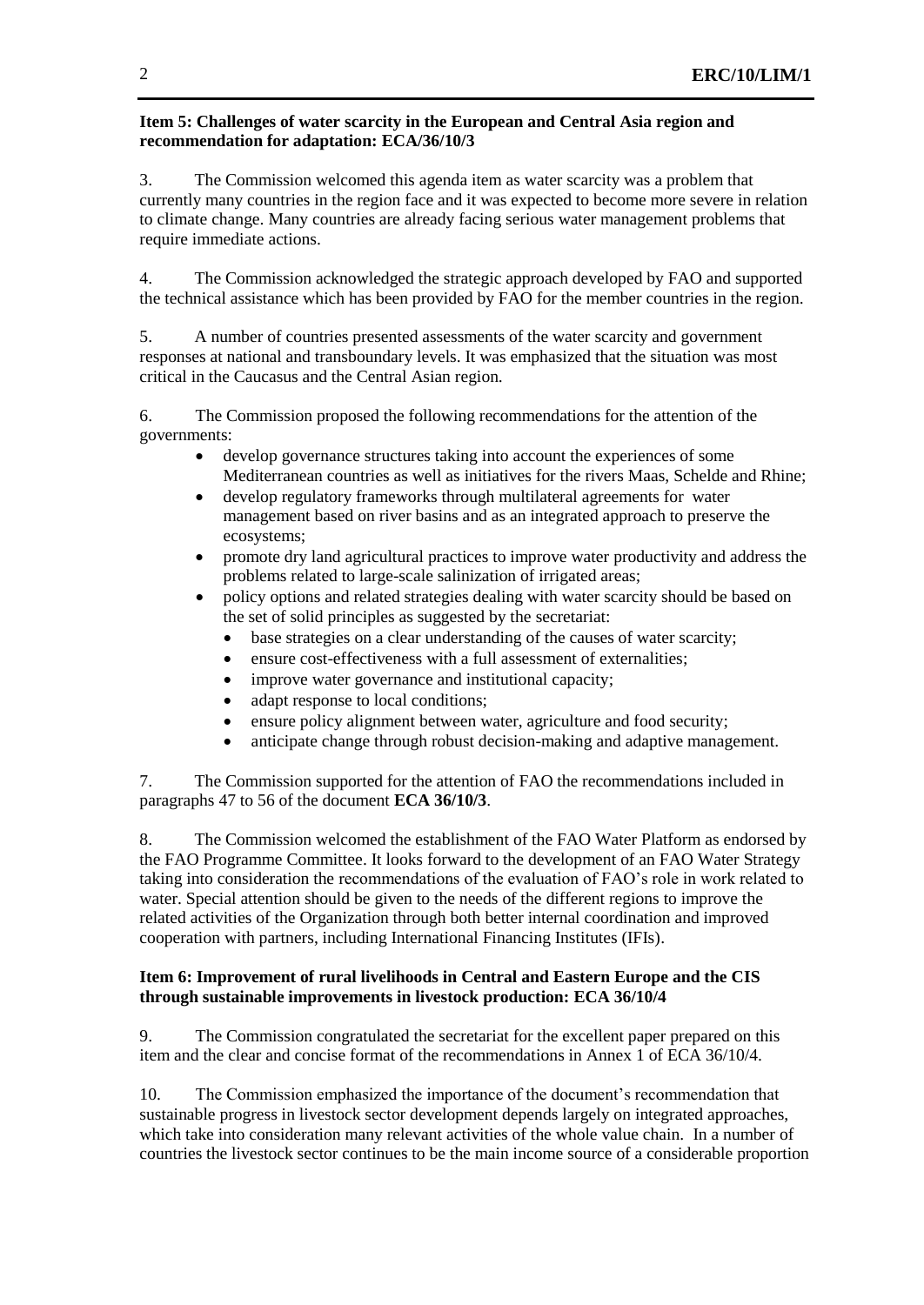of rural population. The aspects and correlations of animal and human health were also highlighted as was the importance of cooperation in the prevention of an outbreak of zoonoses.

11. One observer stated that their livestock sector continues to be based on large-scale interventions and an unchanged government support system, thus addressing better production management, animal health and food safety issues.

- 12. The Commission's main recommendation for the attention of the governments was that:
	- policy measures and instruments in the various country groups of the region follow an approach which integrates improvement of feed and fodder levels, advice and other activities to improve breeding and the husbandry and animal health situation as well as access to inputs including land, credit, market information, support services and markets and all other important conditions to achieve sustainable development of livestock farms;
	- use be made of the analysis of strengths, weaknesses, threats and opportunities related to the geopolitical differences and socio-economic specificities among countries to set suitable policy options and instruments that best contribute to the sustainable development of the livestock sector.

13. The technical recommendations for the attention of FAO in paragraphs 58 to 60 of ECA/36/10/4 were adopted.

#### **Item 7: Income diversification for sustainable development of European and Central Asian Rural Areas – Role of the Food and Agriculture Organization of the United Nations (FAO): ECA/36/10/5**

14. The Commission congratulated the secretariat for the preparation of a comprehensive background document and welcomed this agenda item as it demonstrated the importance of agriculture and related diverse economic activities for the economic development of rural areas and captures the main obstacles and also the opportunities.

15. The Commission recognized the role that FAO plays in assisting countries implementing effective agricultural policies that allow farmers to seize the opportunities of national, regional and global markets, while specifically helping small-scale farms not to lag behind. In this regard, cooperatives and farmer associations should be promoted.

16. Some Members of the Commission expressed their view that the renewed Common Agricultural Policy and the European Union Rural Development Policy were good examples of policies oriented towards a sustainable and competitive agriculture, while setting a whole range of measures to improve rural livelihoods and income diversification.

17. A number of countries presented their ongoing programmes in this field including territorial development, landscape preservation, rural infrastructure development, income diversification through handicrafts, agritourism, promotion of local markets and transboundary trade. It was also pointed out that a number of conditions should be met to create an enabling environment for diversification starting from land use rights to access of resources and services and also that income diversification strategies should be tailored to each specific country.

18. The Commission stressed that exchange of experiences and related networking among member countries were of utmost importance. It was emphasized that learning best practices from other countries and sharing their experiences would be welcomed.

19. The Standing Working Group on Regional Rural Development in Southeastern Europe (SWG) expressed its gratitude for FAO and other partners of cooperation for the support of their activities, invited other countries from the subregion to join and offered to share their experiences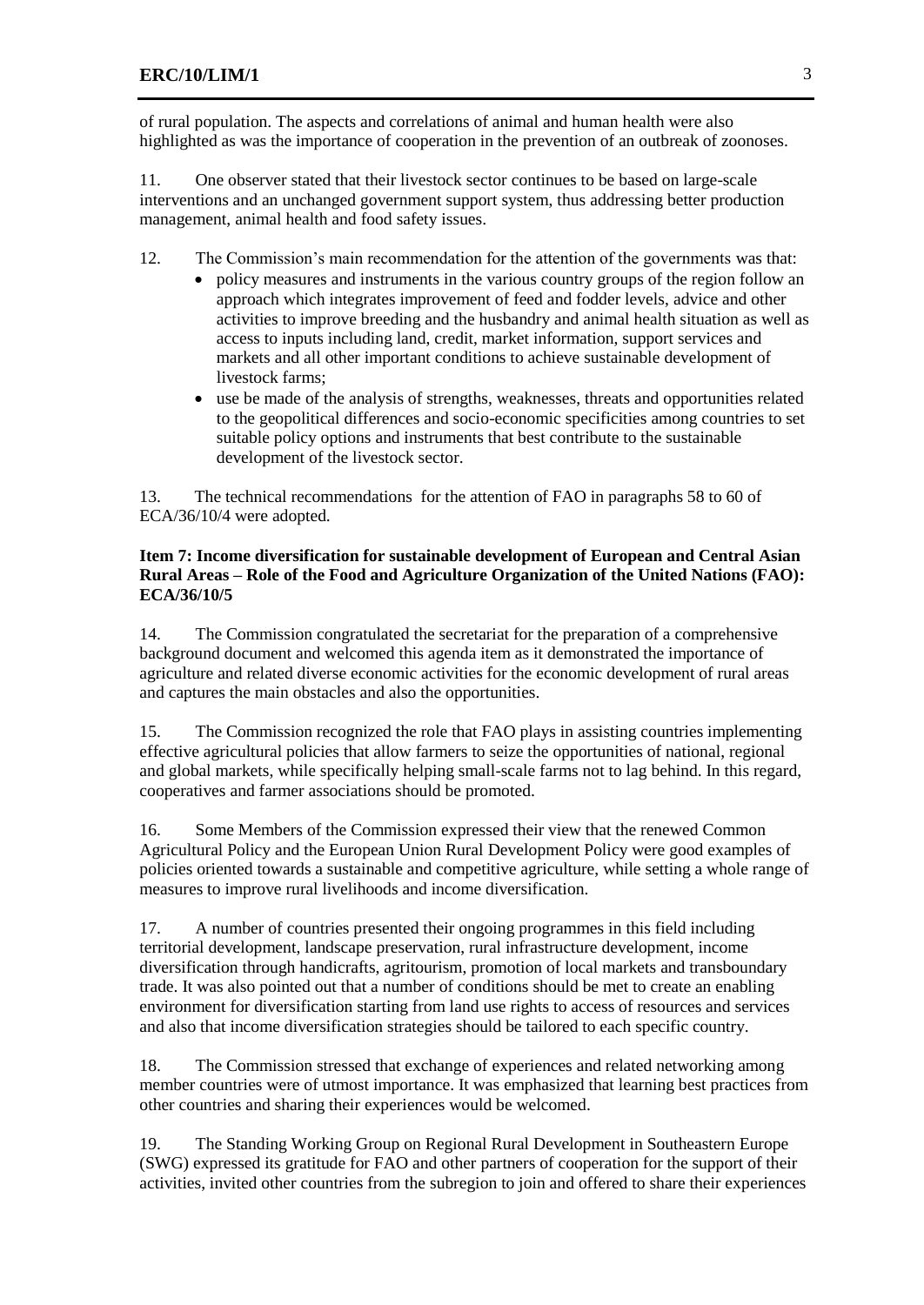with the Central Asian countries. It emphasized that the case of the SWG could be seen as a worthwhile initiative to be followed also in other subregions.

20. The Commission recognized the excellent assistance FAO and especially the Regional Office for Europe and Central Asia and its associated subregional offices provide for member countries in the region supporting a number of income diversification programmes and projects in the region and expects that in the decentralization process this assistance would be further enhanced in the future.

21. The Commission welcomed the involvement of FAO in activities supporting income diversification in the region, such as the Agricultural Policy Forum for Southeastern Europe and the collaboration in a wide range of donor funded projects on agriculture and rural development for countries in Europe and Central Asia. Collaboration with other partners in this area was encouraged. Efforts should be made to continue with FAO's involvement in ongoing activities of partners in the region.

22. The Commission supported, for the attention of FAO, the recommendations included in paragraphs 47 to 60 of the document ECA 36/10/5. In addition it added that FAO could further strengthen its assistance to help countries diversify the income of rural areas by:

- promoting quality linked to geographical origin and geographical indications;
- human capital and skills development through vocational training and outreach activities, mainly aimed at small industries and producers;
- improving advisory services to farmers and rural enterprises and sharing experiences on land consolidation.

#### **Item 8: Implementation of the Programme of Work and Budget (PWB) 2010-2011 and areas of priority actions for the European region for the following biennium 2012-2013: ERC/10/5**

23. The Commission welcomed the opportunity to review "Implementation of the PWB 2010-11 and proposed areas of priority action for the European region for the biennium 2012-13", in line with the new role of the Regional Conference as a Governing Body of FAO.

24. The Commission found that the background document did not provide the basis for a thorough discussion on areas of priority action in the region for the current and future biennia. It recognized that the process of prioritization was a work in progress, involving Members and the secretariat, and improvements were to be expected in future documentation. For the current biennium, elaboration of regional areas of action should be linked to indicators in the results frameworks, identification of opportunities for use of the Technical Cooperation Programme (TCP) and leverage of voluntary contributions.

25. The Commission agreed that continuation of the present areas of priority action for the 2012-13 biennium was a sensible approach linked to the four-year MTP, with adjustments to take account of emerging issues, linkages to the reformed Committee on World Food Security (CFS), and partnerships. Members expressed their appreciation of the informal consultation held in Budapest in March 2010, which resulted in the identification of possible areas of priority action at subregional level, including: support to smallholders in improving land tenure systems, market access, food safety, promotion of food quality, support to genetic resources and evaluation of food security. It was regretted that the outcome of that meeting could not be reflected in the background document due to the time constraints despite that the member countries attending the Budapest meeting considered the priorities identified there as important priority areas for FAO interventions in the region.

26. To address the food and agriculture challenges in the region, and taking account of FAO's Strategic Framework and its core functions, the Commission emphasized that priority should be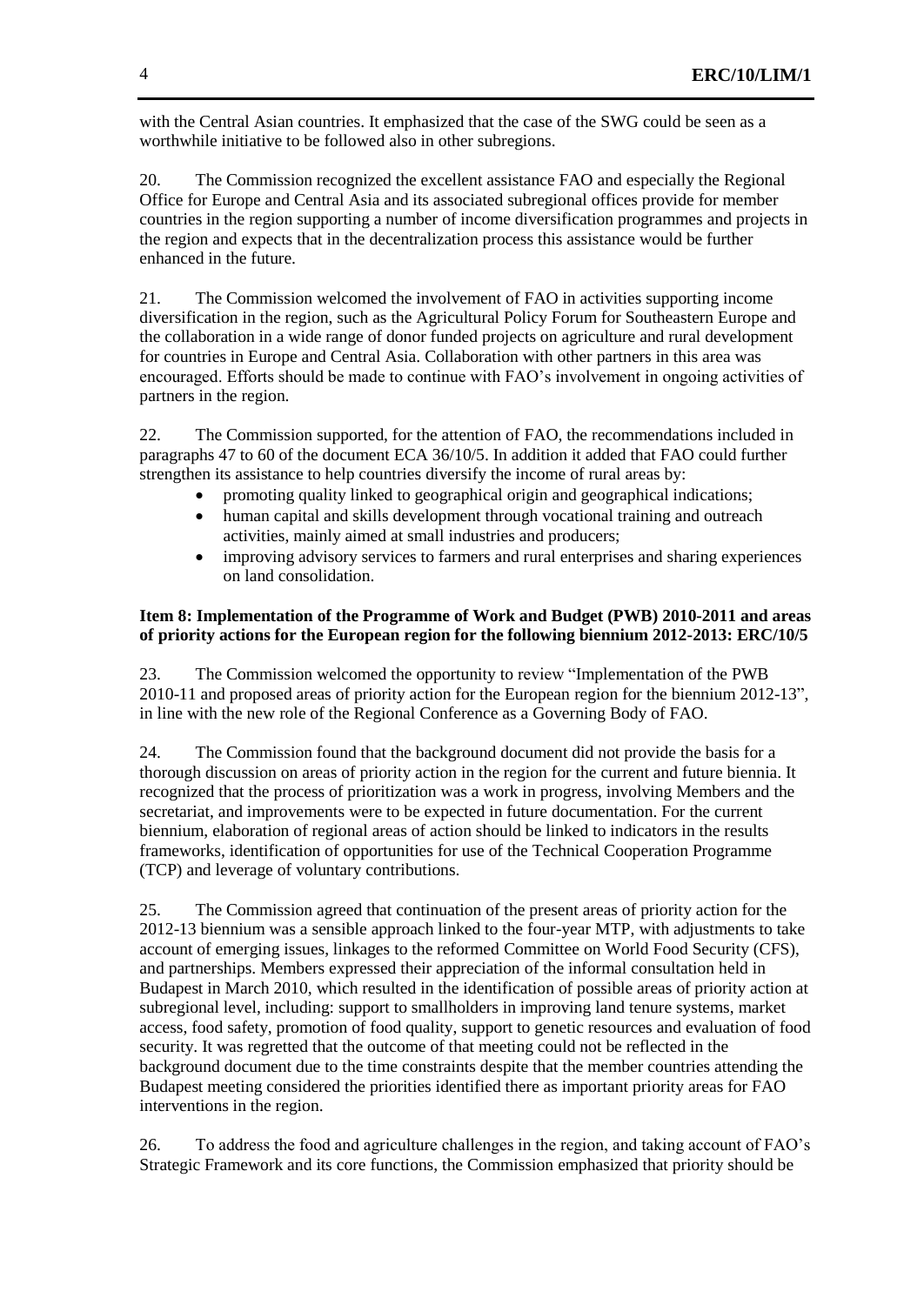given to regional activities involving advocacy, policy support, capacity building, knowledge management and neutral fora for discussion in the following areas of action:

- provision of basic global data and statistics;
- assistance to define national economic, social, food and nutrition policies, with a focus on capacity building for least developed countries to meet global expectations and benefit from market opportunities;
- normative role at global level, as well as capacity building to reinforce technical and institutional capacities, especially for least developed countries;
- implementation of food safety, sanitary and phytosanitary standards including global conventions;
- animal and plant transboundary diseases;
- emergencies and rehabilitation;
- interface between climate change and agriculture;
- conservation and management of plant and animal genetic resources;
- sustainable management of forests.

27. The Commission also stressed that the development of the European Union seemed to be important for all member countries of the region and thus the experience from European Union countries should be further transmitted to other member countries of the region.

28. Members appreciated the informal discussion inspired by the Chair following the formal statements, which allowed a more open dialogue among the member countries and with the secretariat, while recognizing that the results of informal consultations need to be formally endorsed.

29. The Commission recommended that:

- the priorities outlined in paragraph 2 should be taken into consideration in the preparation of the Programme of Work and Budget 2012-13;
- the report of the Informal Consultation in Budapest in March 2010 should be included in the priority identification process for the Programme of Work and Budget 2012-13 (Annex to the ERC Report);
- informal dialogue among Members and with the secretariat should be encouraged during preparation of the Programme of Work and Budget;.
- new approaches and formats be considered for the work of the ECA during and between sessions, involving formal and informal mechanisms, as they are needed to bring national and subregional priorities to bear on formulation of regional areas of priority actions.
- 30. Therefore, the Commission proposed [for consideration by the ERC] that:
	- the Executive Committee of the Commission should liaise with the Chair of the ERC and the Assistant Director-General/Regional Representative for Europe and Central Asia during the intersessional period, including on regional areas for priority action for the next biennium;
	- the informal meetings of Members in the region should continue to increase dialogue on the preparation of areas of priority action for the next Programme of Work and Budget.

#### **Item 9: Mainstreaming gender in rural development through the ECA Working Party on Women and the Family in Rural Development (WPW) Activities**: **ECA 36/10/6**

31. Following a summary presentation from the FAO Gender Focal Point in the region the Commission underlined the (i) importance of incorporating gender into farm support and rural development policies, programmes and projects; (ii) assistance to female rural entrepreneurs in developing products and services to market in order to diversify sources of rural populations'